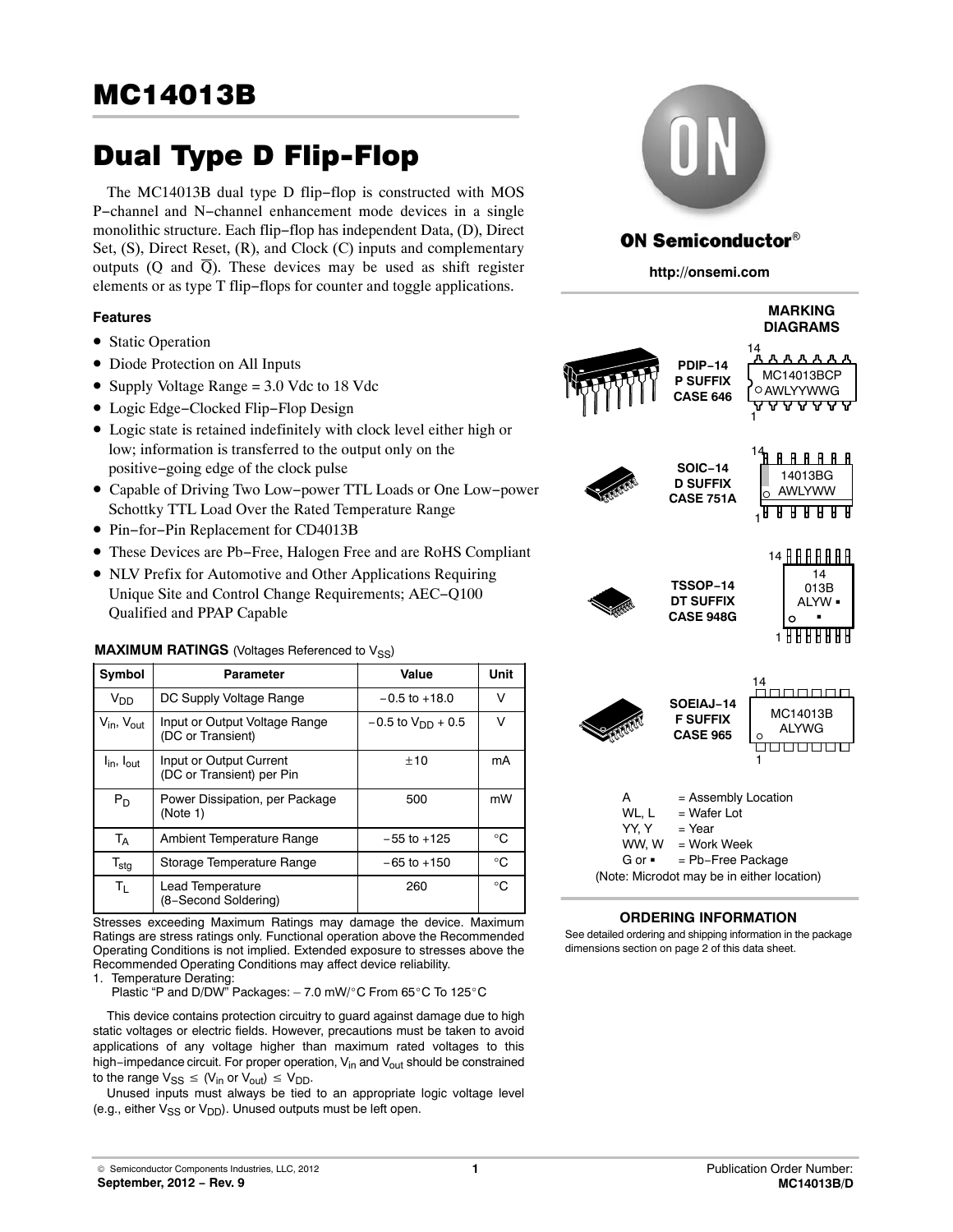## **TRUTH TABLE**

<span id="page-1-0"></span>

|                   |      | <b>Inputs</b> | <b>Outputs</b> |   |                         |              |
|-------------------|------|---------------|----------------|---|-------------------------|--------------|
| $Clock^{\dagger}$ | Data | Reset         | Set            | Q | $\overline{Q}$          |              |
|                   | 0    | O             | O              | 0 |                         |              |
|                   |      | 0             | O              |   | 0                       |              |
|                   | X    | O             | O              | Q | $\overline{\mathsf{O}}$ | No<br>Change |
| X                 | x    |               |                | 0 |                         |              |
| х                 | x    | n             |                |   | O                       |              |
| X                 | x    |               |                |   |                         |              |

X = Don't Care

† = Level Change

#### **PIN ASSIGNMENT**

| Q <sub>A</sub> [ |                |    | 14 $\Box$ $V_{DD}$                     |
|------------------|----------------|----|----------------------------------------|
| Q <sub>a</sub> [ | $\overline{2}$ | 13 | $\overline{\mathsf{D}}$ Q <sub>B</sub> |
| $C_A$ [          | 3              |    | 12 $\Box$ $\overline{Q}_B$             |
| R <sub>A</sub> [ | 4              | 11 | $\exists$ C <sub>B</sub>               |
| $D_A$ $L$        | 5              | 10 | $\overline{\mathsf{I}}$ R <sub>B</sub> |
| $S_A$ U          | 6              | 9  | $D_{\rm B}$                            |
| $v_{ss}$ L       | 7              | 8  | $\textsf{I}\textsf{S}_{\textsf{B}}$    |

#### **BLOCK DIAGRAM**



#### **ORDERING INFORMATION**

| <b>Device</b>   | Package   | Shipping <sup>+</sup>    |  |  |
|-----------------|-----------|--------------------------|--|--|
| MC14013BCPG     | PDIP-14   |                          |  |  |
| NLV14013BCPG*   | (Pb-Free) | 25 Units / Rail          |  |  |
| MC14013BDG      | SOIC-14   |                          |  |  |
| NLV14013BDG*    | (Pb-Free) | 55 Units / Rail          |  |  |
| MC14013BDR2G    | SOIC-14   |                          |  |  |
| NLV14013BDR2G*  | (Pb-Free) |                          |  |  |
| MC14013BDTR2G   | TSSOP-14  | 2500 Units / Tape & Reel |  |  |
| NLV14013BDTR2G* | (Pb-Free) |                          |  |  |
| MC14013BFG      | SOEIAJ-14 | 50 Units / Rail          |  |  |
| MC14013BFELG    | (Pb-Free) | 2000 Units / Tape & Reel |  |  |

†For information on tape and reel specifications, including part orientation and tape sizes, please refer to our Tape and Reel Packaging Specifications Brochure, BRD8011/D.

\*NLV Prefix for Automotive and Other Applications Requiring Unique Site and Control Change Requirements; AEC−Q100 Qualified and PPAP Capable.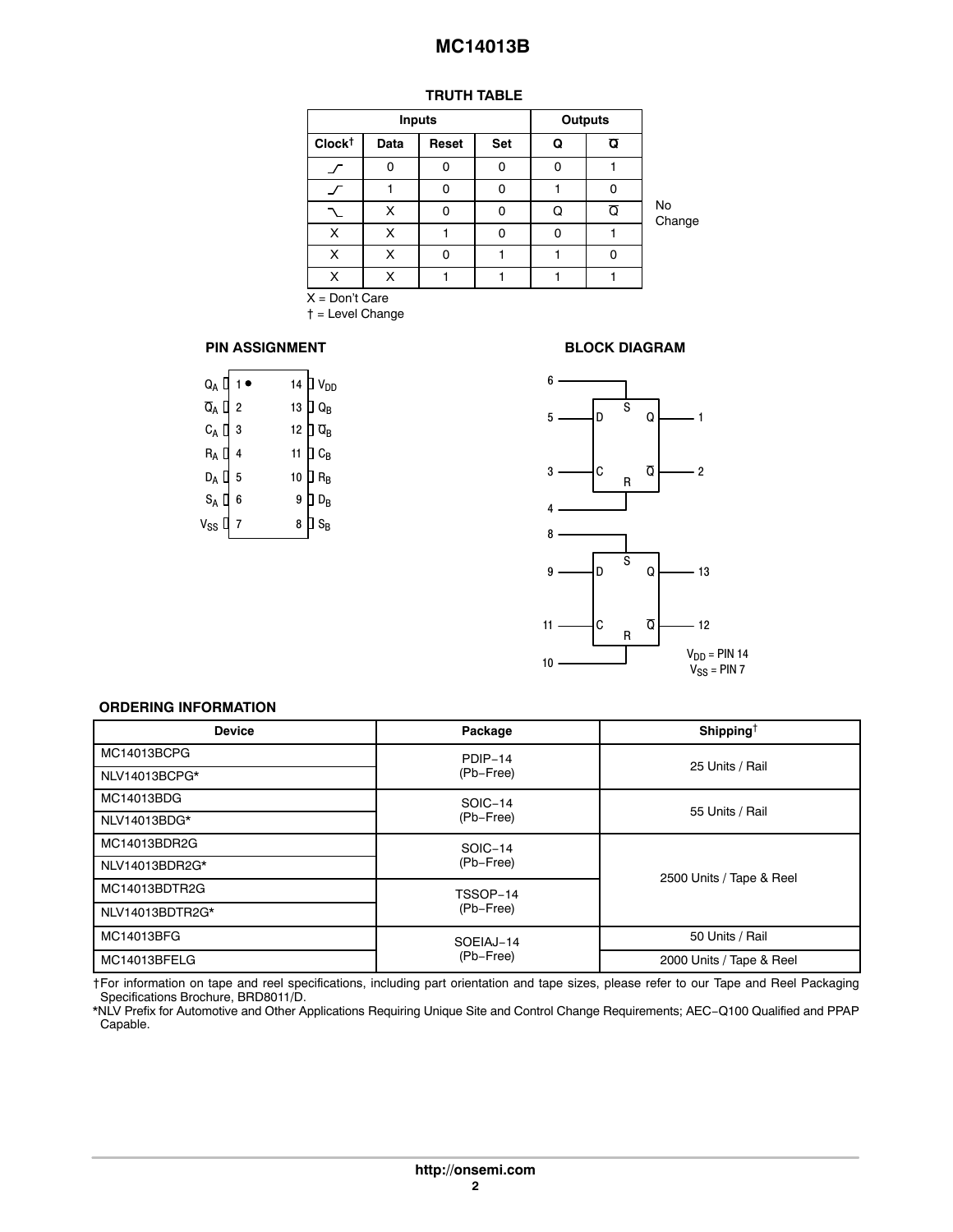| <b>CHARACTERISTICS</b> (Voltages Referenced to $V_{SS}$ )<br><b>ELECTRICAL</b> |
|--------------------------------------------------------------------------------|
|--------------------------------------------------------------------------------|

|                                                                                                                                      |           |                 | V <sub>DD</sub>        |                                                                  | $-55^{\circ}$ C                                  |                                                                  | $25^{\circ}$ C                                                                                                  |                                                                                              |                                                  | $125^\circ$ C                                                                                |      |
|--------------------------------------------------------------------------------------------------------------------------------------|-----------|-----------------|------------------------|------------------------------------------------------------------|--------------------------------------------------|------------------------------------------------------------------|-----------------------------------------------------------------------------------------------------------------|----------------------------------------------------------------------------------------------|--------------------------------------------------|----------------------------------------------------------------------------------------------|------|
| Characteristic                                                                                                                       |           | Symbol          | Vdc                    | Min                                                              | Max                                              | Min                                                              | Typ $(2)$                                                                                                       | Max                                                                                          | <b>Min</b>                                       | Max                                                                                          | Unit |
| Output Voltage<br>$V_{in} = V_{DD}$ or 0                                                                                             | "0" Level | $V_{OL}$        | 5.0<br>10<br>15        | $\equiv$<br>$\equiv$<br>$\equiv$                                 | 0.05<br>0.05<br>0.05                             | $\equiv$<br>$\equiv$<br>$\equiv$                                 | 0<br>0<br>$\mathbf{0}$                                                                                          | 0.05<br>0.05<br>0.05                                                                         | $\equiv$<br>$\equiv$<br>$\equiv$                 | 0.05<br>0.05<br>0.05                                                                         | Vdc  |
| $V_{in} = 0$ or $V_{DD}$                                                                                                             | "1" Level | V <sub>OH</sub> | 5.0<br>10<br>15        | 4.95<br>9.95<br>14.95                                            | $\overline{\phantom{a}}$<br>$\equiv$<br>$\equiv$ | 4.95<br>9.95<br>14.95                                            | 5.0<br>10<br>15                                                                                                 | $\overline{\phantom{a}}$<br>$\overline{\phantom{0}}$<br>$\equiv$                             | 4.95<br>9.95<br>14.95                            | $\overline{\phantom{a}}$<br>$-$<br>$\equiv$                                                  | Vdc  |
| Input Voltage<br>$(VO = 4.5$ or 0.5 Vdc)<br>$(VO = 9.0$ or 1.0 Vdc)<br>$(VO = 13.5$ or 1.5 Vdc)                                      | "0" Level | $V_{IL}$        | 5.0<br>10<br>15        | $\equiv$<br>$\overline{\phantom{a}}$<br>$\overline{\phantom{a}}$ | 1.5<br>3.0<br>4.0                                | $\overline{\phantom{0}}$<br>$\overline{\phantom{0}}$<br>$-$      | 2.25<br>4.50<br>6.75                                                                                            | 1.5<br>3.0<br>4.0                                                                            | $\overline{\phantom{m}}$<br>$\equiv$<br>$\equiv$ | 1.5<br>3.0<br>4.0                                                                            | Vdc  |
| $(VO = 0.5$ or 4.5 Vdc) "1" Level<br>$(VO = 1.0$ or 9.0 Vdc)<br>$(VO = 1.5$ or 13.5 Vdc)                                             |           | $V_{\text{IH}}$ | 5.0<br>10<br>15        | 3.5<br>7.0<br>11                                                 | $\equiv$<br>$\equiv$<br>$\equiv$                 | 3.5<br>7.0<br>11                                                 | 2.75<br>5.50<br>8.25                                                                                            | $\equiv$<br>$\equiv$<br>$\equiv$                                                             | 3.5<br>7.0<br>11                                 | $\overline{\phantom{a}}$<br>$\equiv$<br>$\overline{\phantom{0}}$                             | Vdc  |
| Output Drive Current<br>$(V_{OH} = 2.5$ Vdc)<br>$(V_{OH} = 4.6$ Vdc)<br>$(V_{OH} = 9.5$ Vdc)<br>$(V_{OH} = 13.5$ Vdc)                | Source    | $I_{OH}$        | 5.0<br>5.0<br>10<br>15 | $-3.0$<br>$-0.64$<br>$-1.6$<br>$-4.2$                            | $\equiv$<br>$\equiv$<br>$\equiv$<br>$\equiv$     | $-2.4$<br>$-0.51$<br>$-1.3$<br>$-3.4$                            | $-4.2$<br>$-0.88$<br>$-2.25$<br>$-8.8$                                                                          | $\overline{\phantom{a}}$<br>$\equiv$<br>$\overline{\phantom{a}}$<br>$\overline{\phantom{a}}$ | $-1.7$<br>$-0.36$<br>$-0.9$<br>$-2.4$            | $\overline{\phantom{m}}$<br>$\overline{\phantom{m}}$<br>$\equiv$<br>$\overline{\phantom{a}}$ | mAdc |
| $(V_{OL} = 0.4$ Vdc)<br>$(V_{OL} = 0.5$ Vdc)<br>$(V_{OL} = 1.5$ Vdc)                                                                 | Sink      | $I_{OL}$        | 5.0<br>10<br>15        | 0.64<br>1.6<br>4.2                                               | $\equiv$<br>$\equiv$<br>$\equiv$                 | 0.51<br>1.3<br>3.4                                               | 0.88<br>2.25<br>8.8                                                                                             | $\equiv$<br>$\overline{a}$<br>$\equiv$                                                       | 0.36<br>0.9<br>2.4                               | $\equiv$<br>$\overline{\phantom{0}}$<br>$\equiv$                                             | mAdc |
| Input Current                                                                                                                        |           | $I_{in}$        | 15                     | $\equiv$                                                         | ± 0.1                                            | $\overline{\phantom{m}}$                                         | ±0.00001                                                                                                        | ± 0.1                                                                                        | $\equiv$                                         | ± 1.0                                                                                        | μAdc |
| Input Capacitance<br>$(V_{in} = 0)$                                                                                                  |           | $C_{in}$        | $-$                    | $\equiv$                                                         | $\overline{\phantom{a}}$                         | $\equiv$                                                         | 5.0                                                                                                             | 7.5                                                                                          | $\equiv$                                         | $\overline{\phantom{0}}$                                                                     | pF   |
| Quiescent Current<br>(Per Package)                                                                                                   |           | $I_{DD}$        | 5.0<br>10<br>15        | $\equiv$<br>$\equiv$<br>$\equiv$                                 | 1.0<br>2.0<br>4.0                                | $\equiv$<br>$\overline{\phantom{0}}$<br>$\overline{\phantom{0}}$ | 0.002<br>0.004<br>0.006                                                                                         | 1.0<br>2.0<br>4.0                                                                            | $\equiv$<br>$\equiv$<br>$\equiv$                 | 30<br>60<br>120                                                                              | uAdc |
| Total Supply Current (3) (4)<br>(Dynamic plus Quiescent,<br>Per Package)<br>$(C_L = 50$ pF on all outputs, all<br>buffers switching) |           | $I_T$           | 5.0<br>10<br>15        |                                                                  |                                                  |                                                                  | $I_T = (0.75 \mu A/kHz) f + I_{DD}$<br>$I_T = (1.5 \mu A/kHz) f + I_{DD}$<br>$I_T = (2.3 \mu A/kHz) f + I_{DD}$ |                                                                                              |                                                  |                                                                                              | μAdc |

2. Data labelled "Typ" is not to be used for design purposes but is intended as an indication of the IC's potential performance.<br>3. The formulas given are for the typical characteristics only at 25°C.

4. To calculate total supply current at loads other than 50 pF:

$$
I_T(C_L) = I_T(50 pF) + (C_L - 50)
$$
 Vfk

where: I<sub>T</sub> is in µA (per package), C<sub>L</sub> in pF, V = (V<sub>DD</sub> – V<sub>SS</sub>) in volts, f in kHz is input frequency, and k = 0.002.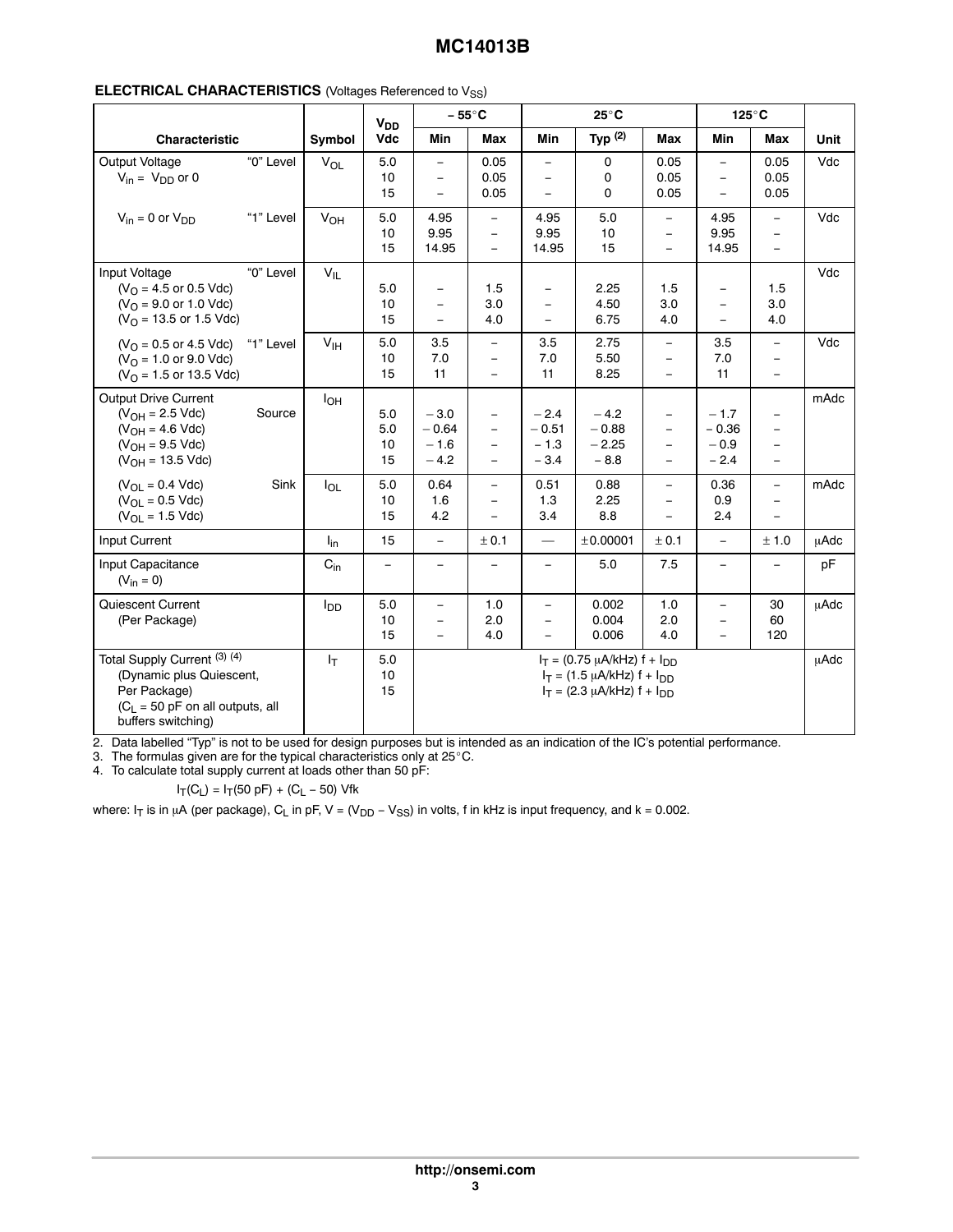#### $\frac{1}{1}$

| <b>Characteristic</b>                                                                  | Symbol                            | V <sub>DD</sub> | Min                                  | Typ $(6)$                | Max                      | Unit       |
|----------------------------------------------------------------------------------------|-----------------------------------|-----------------|--------------------------------------|--------------------------|--------------------------|------------|
| Output Rise and Fall Time                                                              | t <sub>TLH</sub> ,                |                 |                                      |                          |                          | ns         |
| $t_{TLH}$ , $t_{THL}$ = (1.5 ns/pF) $C_L$ + 25 ns                                      | $t$ <sub>THL</sub>                | 5.0             | $\overline{\phantom{a}}$             | 100                      | 200                      |            |
| $t_{TLH}$ , $t_{THL}$ = (0.75 ns/pF) $C_L$ + 12.5 ns                                   |                                   | 10              | $\qquad \qquad -$                    | 50                       | 100                      |            |
| $t_{TLH}$ , $t_{THL}$ = (0.55 ns/pF) $C_L$ + 9.5 ns                                    |                                   | 15              | $\overline{\phantom{m}}$             | 40                       | 80                       |            |
| Propagation Delay Time                                                                 | <sup>t</sup> PLH                  |                 |                                      |                          |                          | ns         |
| Clock to Q, $\overline{Q}$                                                             | t <sub>PHL</sub>                  |                 |                                      |                          |                          |            |
| $t_{\text{PLH}}$ , $t_{\text{PHL}} = (1.7 \text{ ns/pF}) C_{\text{L}} + 90 \text{ ns}$ |                                   | 5.0             | $\overline{\phantom{m}}$             | 175                      | 350                      |            |
| $tp_{LH}$ , $tp_{HL} = (0.66 \text{ ns/pF}) C_L + 42 \text{ ns}$                       |                                   | 10              | $\overline{\phantom{0}}$             | 75                       | 150                      |            |
| $t_{\text{PLH}}$ , $t_{\text{PHL}}$ = (0.5 ns/pF) $C_{\text{L}}$ + 25 ns               |                                   | 15              | $\overline{\phantom{m}}$             | 50                       | 100                      |            |
| Set to Q, $\overline{Q}$                                                               |                                   |                 |                                      |                          |                          |            |
| $t_{\text{PLH}}$ , $t_{\text{PHL}} = (1.7 \text{ ns/pF}) C_{\text{L}} + 90 \text{ ns}$ |                                   | 5.0             | $=$                                  | 175                      | 350                      |            |
| $tp_{LH}$ , $tp_{HL} = (0.66 \text{ ns/pF}) C_L + 42 \text{ ns}$                       |                                   | 10              | $\equiv$                             | 75                       | 150                      |            |
| $t_{\text{PLH}}$ , $t_{\text{PHL}}$ = (0.5 ns/pF) $C_{\text{L}}$ + 25 ns               |                                   | 15              | $\overline{\phantom{m}}$             | 50                       | 100                      |            |
| Reset to $Q, \overline{Q}$                                                             |                                   |                 |                                      |                          |                          |            |
|                                                                                        |                                   | 5.0             |                                      | 225                      | 450                      |            |
| t <sub>PLH</sub> , t <sub>PHL</sub> = (1.7 ns/pF) $C_L$ + 265 ns                       |                                   | 10              | $\equiv$<br>$\overline{\phantom{a}}$ | 100                      | 200                      |            |
| $t_{\text{PLH}}$ , $t_{\text{PHL}}$ = (0.66 ns/pF) $C_{\text{L}}$ + 67 ns              |                                   | 15              | $\overline{\phantom{a}}$             | 75                       | 150                      |            |
| $t_{\text{PLH}}$ , $t_{\text{PHL}}$ = (0.5 ns/pF) $C_{\text{L}}$ + 50 ns               |                                   |                 |                                      |                          |                          |            |
| Setup Times <sup>(7)</sup>                                                             | $t_{\rm su}$                      | 5.0             | 40                                   | 20                       | $\equiv$                 | ns         |
|                                                                                        |                                   | 10              | 20                                   | 10                       | $\overline{\phantom{m}}$ |            |
|                                                                                        |                                   | 15              | 15                                   | 7.5                      | $\equiv$                 |            |
| Hold Times <sup>(7)</sup>                                                              | $t_h$                             | 5.0             | 40                                   | 20                       | $\overline{\phantom{a}}$ | ns         |
|                                                                                        |                                   | 10              | 20                                   | 10                       | $\overline{\phantom{a}}$ |            |
|                                                                                        |                                   | 15              | 15                                   | 7.5                      | $\overline{\phantom{a}}$ |            |
| Clock Pulse Width                                                                      | t <sub>WL</sub> , t <sub>WH</sub> | 5.0             | 250                                  | 125                      | $\equiv$                 | ns         |
|                                                                                        |                                   | 10              | 100                                  | 50                       | $\overline{\phantom{a}}$ |            |
|                                                                                        |                                   | 15              | 70                                   | 35                       | $\equiv$                 |            |
| <b>Clock Pulse Frequency</b>                                                           | $f_{\text{cl}}$                   | 5.0             | $\overline{\phantom{a}}$             | 4.0                      | 2.0                      | <b>MHz</b> |
|                                                                                        |                                   | 10              | $\overline{\phantom{a}}$             | 10                       | 5.0                      |            |
|                                                                                        |                                   | 15              | $\overline{\phantom{a}}$             | 14                       | 7.0                      |            |
|                                                                                        |                                   |                 |                                      |                          |                          |            |
| Clock Pulse Rise and Fall Time                                                         | $t_{TLH}$                         | 5.0             | $\equiv$                             | $\equiv$                 | 15                       | μs         |
|                                                                                        | t <sub>THL</sub>                  | 10              | $\overline{\phantom{a}}$             | $\overline{\phantom{a}}$ | 5.0                      |            |
|                                                                                        |                                   | 15              | $\overline{\phantom{a}}$             | $\overline{\phantom{a}}$ | 4.0                      |            |
| Set and Reset Pulse Width                                                              | t <sub>WL</sub> , t <sub>WH</sub> | 5.0             | 250                                  | 125                      | $\equiv$                 | ns         |
|                                                                                        |                                   | 10              | 100                                  | 50                       | $\overline{\phantom{a}}$ |            |
|                                                                                        |                                   | 15              | 70                                   | 35                       | $\equiv$                 |            |
| <b>Removal Times</b>                                                                   | $t_{rem}$                         |                 |                                      |                          |                          | ns         |
| Set                                                                                    |                                   | 5               | 80                                   | 0                        | $\overline{\phantom{a}}$ |            |
|                                                                                        |                                   | 10              | 45                                   | $\mathbf 5$              | $\overline{\phantom{a}}$ |            |
|                                                                                        |                                   | 15              | 35                                   | 5                        | $\equiv$                 |            |
| Reset                                                                                  |                                   | $5\phantom{.0}$ | 50                                   | $-35$                    | $\overline{\phantom{a}}$ |            |
|                                                                                        |                                   | 10              |                                      | $-10$                    | $\overline{\phantom{a}}$ |            |
|                                                                                        |                                   |                 | 30                                   |                          | $\overline{\phantom{a}}$ |            |
| 5. The formulas given are for the typical characteristics only at 25°C.                |                                   | 15              | 25                                   | $-5$                     |                          |            |

6. Data labelled "Typ" is not to be used for design purposes but is intended as an indication of the IC's potential performance.

7. Data must be valid for 250 ns with a 5 V supply, 100 ns with 10 V, and 70 ns with 15 V.



#### **LOGIC DIAGRAM** (1/2 of Device Shown)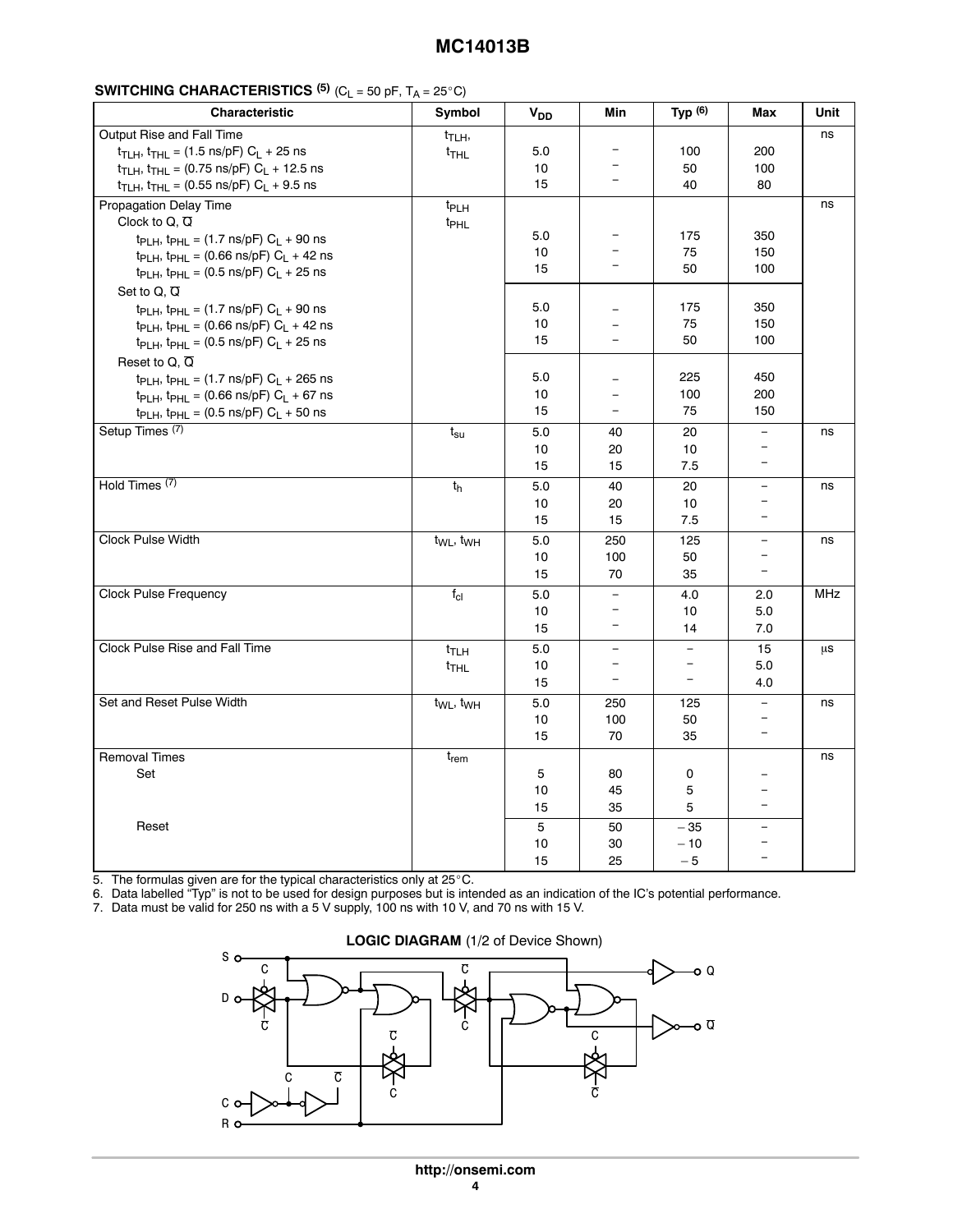



Inputs R and S low.





**TYPICAL APPLICATIONS**









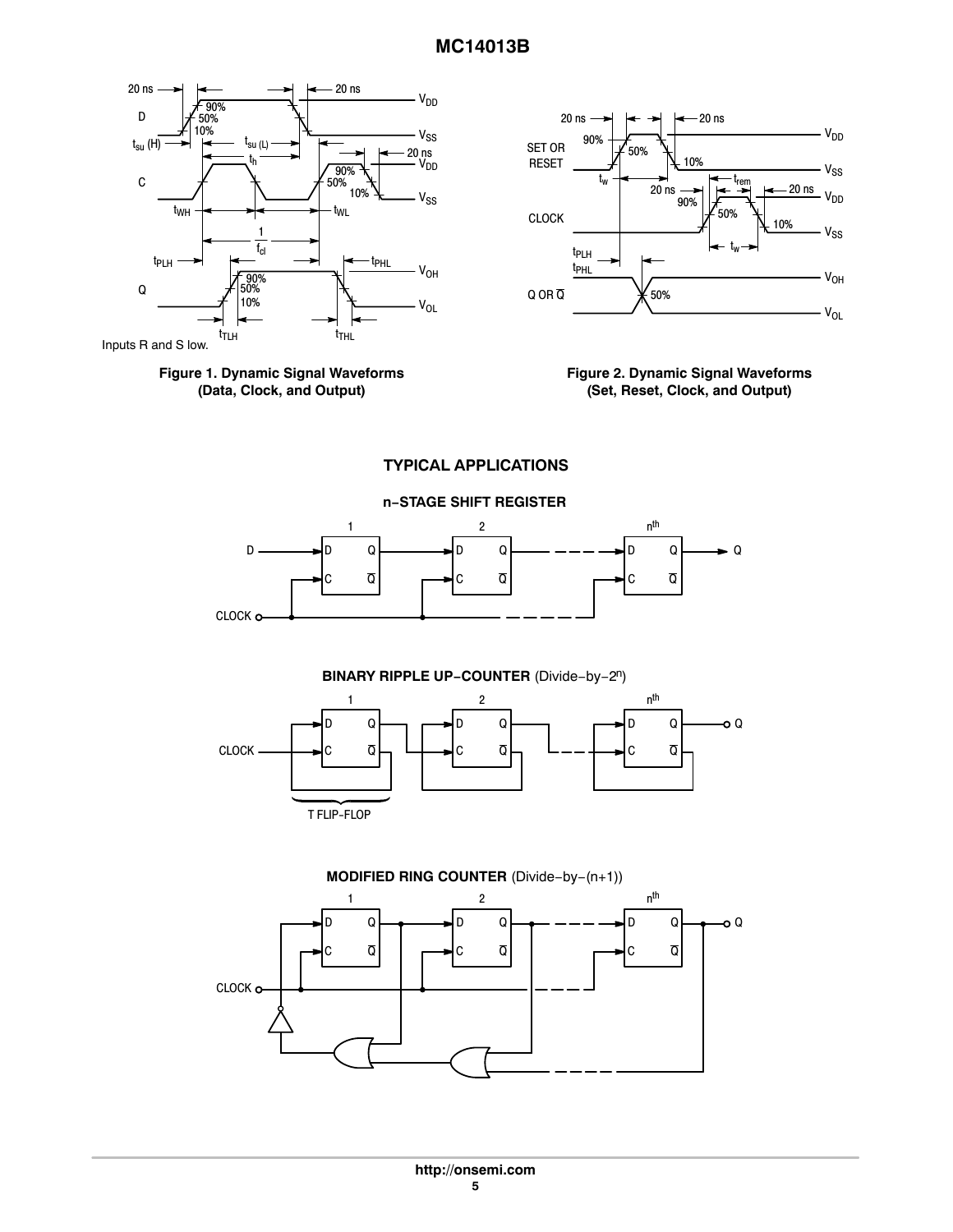## **PACKAGE DIMENSIONS**

**PDIP−14** CASE 646−06 ISSUE P



NOTES:<br>
1. DIMENSIONING AND TOLERANCING PER ANSI<br>
2. CONTROLLING DIMENSION: INCH.<br>
3. DIMENSION L TO CENTER OF LEADS WHEN<br>
4. DIMENSION B DOES NOT INCLUDE MOLD FLASH.<br>
4. DIMENSION B DOES NOT INCLUDE MOLD FLASH.<br>
5. ROUNDE

|   |            |            | <b>INCHES</b> | <b>MILLIMETERS</b> |              |  |
|---|------------|------------|---------------|--------------------|--------------|--|
|   | <b>DIM</b> | <b>MIN</b> | <b>MAX</b>    | <b>MIN</b>         | <b>MAX</b>   |  |
|   | А          | 0.715      | 0.770         | 18.16              | 19.56        |  |
|   | в          | 0.240      | 0.260         | 6.10               | 6.60         |  |
|   | С          | 0.145      | 0.185         | 3.69               | 4.69         |  |
|   | D          | 0.015      | 0.021         | 0.38               | 0.53         |  |
|   | F          | 0.040      | 0.070         | 1.02               | 1.78         |  |
|   | G          | 0.100 BSC  |               | 2.54 BSC           |              |  |
|   | н          | 0.052      | 0.095         | 1.32               | 2.41         |  |
|   | J          | 0.008      | 0.015         | 0.20               | 0.38         |  |
|   | κ          | 0.115      | 0.135         | 2.92               | 3.43         |  |
|   |            | 0.290      | 0.310         | 7.37               | 7.87         |  |
| J | М          | ---        | $10^{\circ}$  | ---                | $10^{\circ}$ |  |
| м | N          | 0.015      | 0.039         | 0.38               | 1.01         |  |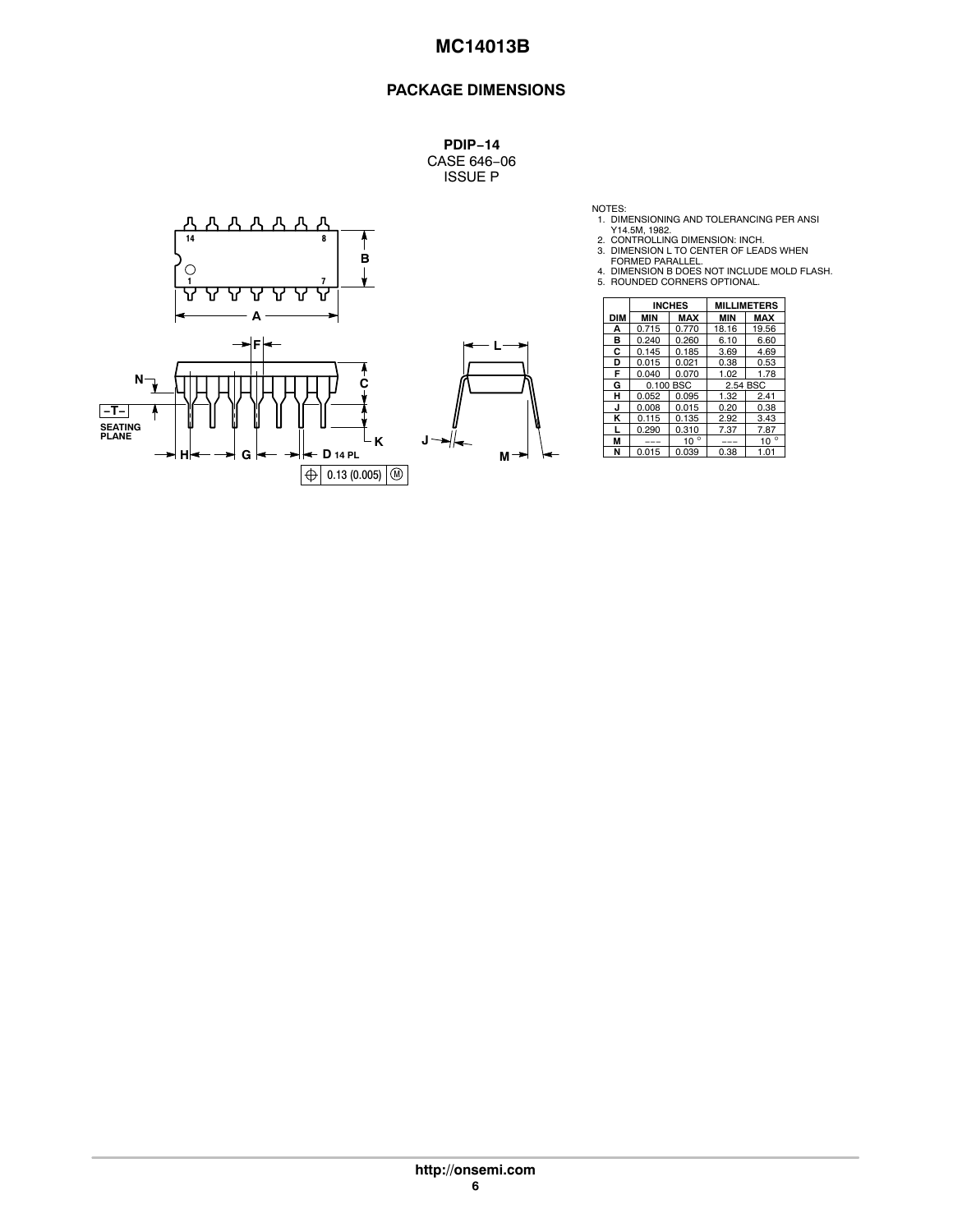#### **PACKAGE DIMENSIONS**



\*For additional information on our Pb−Free strategy and soldering details, please download the ON Semiconductor Soldering and Mounting Techniques Reference Manual, SOLDERRM/D.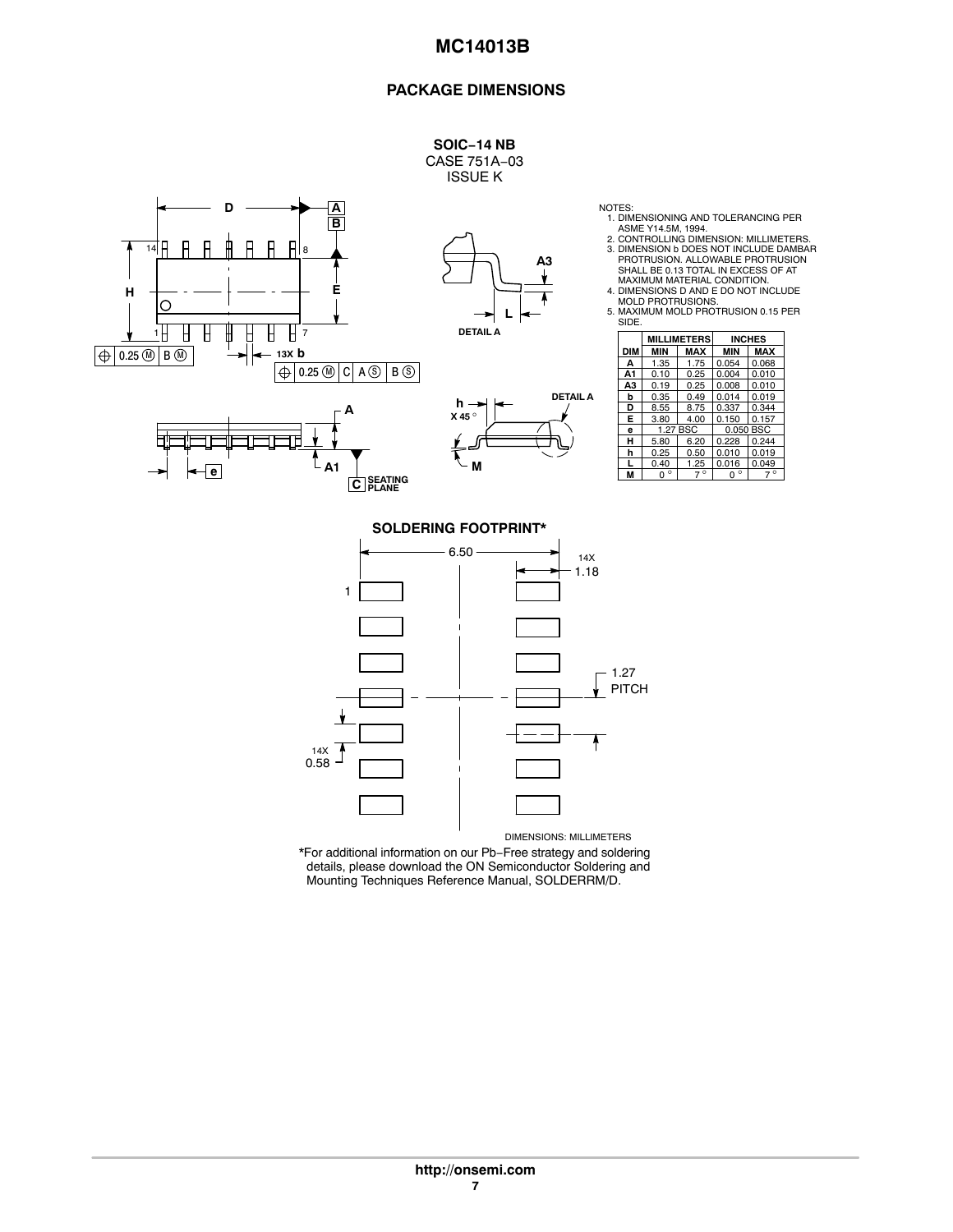## **PACKAGE DIMENSIONS**

**TSSOP−14** CASE 948G ISSUE B



NOTES:

1. DIMENSIONING AND TOLERANCING PER<br>ANSI Y14.5M, 1982.<br>2. CONTROLLING DIMENSION: MILLIMETER.<br>3. DIMENSION A DOES NOT INCLUDE MOLD<br>FLASH, PROTRUSIONS OR GATE BURRS.<br>MOLD FLASH OR GATE BURRS SHALL NOT

EXCEED 0.15 (0.006) PER SIDE. 4. DIMENSION B DOES NOT INCLUDE INTERLEAD FLASH OR PROTRUSION. INTERLEAD FLASH OR PROTRUSION SHALL NOT EXCEED 0.25 (0.010) PER SIDE.

5. DIMENSION K DOES NOT INCLUDE DAMBAR PROTRUSION. ALLOWABLE DAMBAR PROTRUSION SHALL BE 0.08 (0.003) TOTAL IN EXCESS OF THE K DIMENSION AT MAXIMUM MATERIAL CONDITION.

6. TERMINAL NUMBERS ARE SHOWN FOR REFERENCE ONLY.

|                    |            | DIMENSION A AND B ARE TO BE |                    |             |                                                 |
|--------------------|------------|-----------------------------|--------------------|-------------|-------------------------------------------------|
| Κ                  |            |                             | <b>MILLIMETERS</b> |             | DETERMINED AT DATUM PLANE -W-.<br><b>INCHES</b> |
| K <sub>1</sub>     | <b>DIM</b> | MIN                         | <b>MAX</b>         | <b>MIN</b>  | <b>MAX</b>                                      |
|                    | А          | 4.90                        | 5.10               | 0.193       | 0.200                                           |
|                    | в          | 4.30                        | 4.50               | 0.169       | 0.177                                           |
|                    | С          | ---                         | 1.20               | ---         | 0.047                                           |
|                    | D          | 0.05                        | 0.15               | 0.002       | 0.006                                           |
|                    | F          | 0.50                        | 0.75               | 0.020       | 0.030                                           |
| <b>SECTION N-N</b> | G          | 0.65 BSC                    |                    | 0.026 BSC   |                                                 |
|                    | н          | 0.50                        | 0.60               | 0.020       | 0.024                                           |
|                    | J          | 0.09                        | 0.20               | 0.004       | 0.008                                           |
| -w-l               | J1         | 0.09                        | 0.16               | 0.004       | 0.006                                           |
|                    | κ          | 0.19                        | 0.30               | 0.007       | 0.012                                           |
|                    | K1         | 0.19                        | 0.25               | 0.007       | 0.010                                           |
|                    |            | 6.40 BSC                    |                    |             | 0.252 BSC                                       |
|                    | M          | $\circ$<br>0                | $8^{\circ}$        | $0^{\circ}$ | $8^{\circ}$                                     |
| Е                  |            |                             |                    |             |                                                 |

**SOLDERING FOOTPRINT\***



\*For additional information on our Pb−Free strategy and soldering details, please download the ON Semiconductor Soldering and Mounting Techniques Reference Manual, SOLDERRM/D.